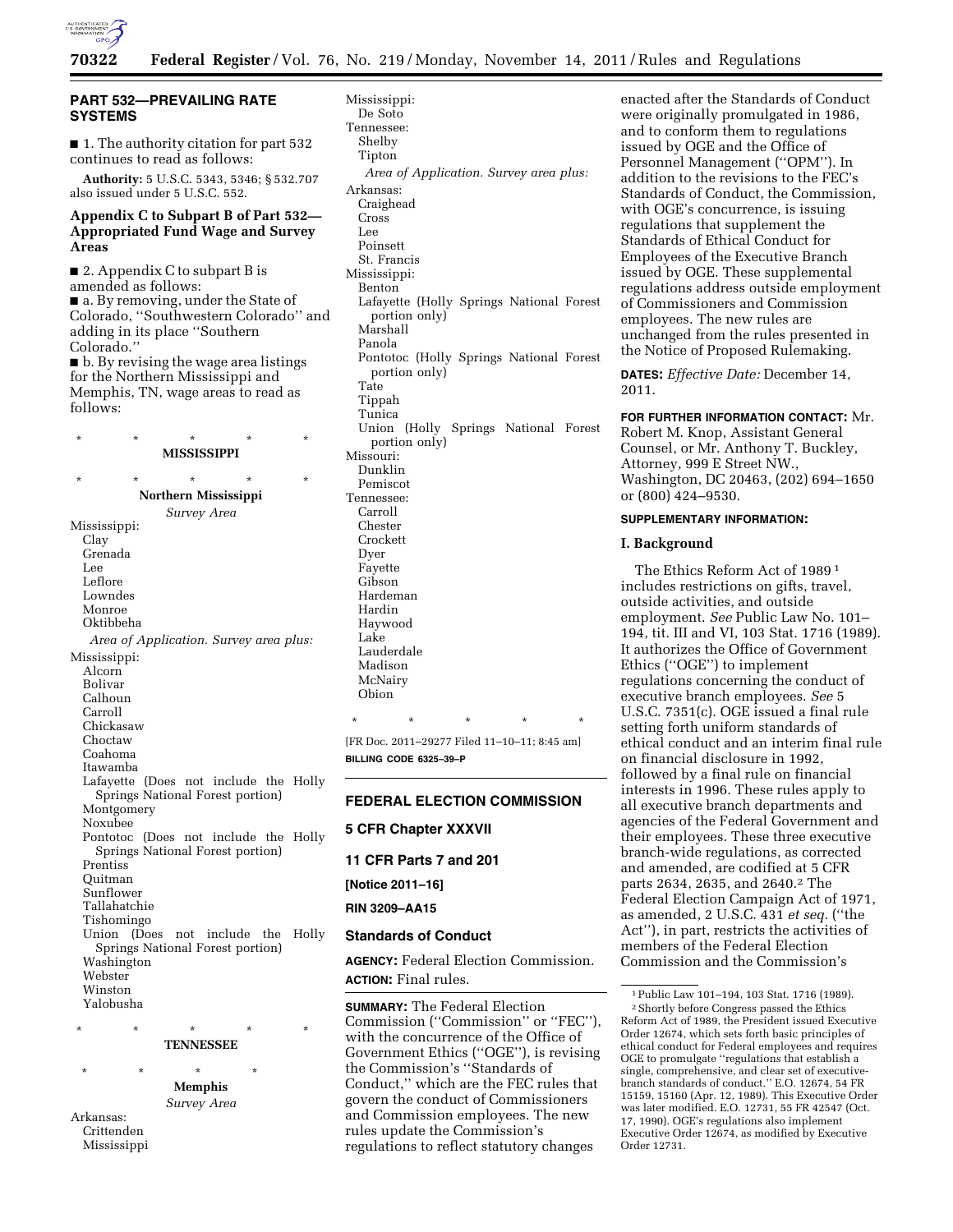employees. *See* 2 U.S.C. 437c(a)(3) and  $437g(a)(12)(A)$ .

The OGE Standards of Ethical Conduct regulations supersede any standards of conduct regulations previously issued by Federal agencies and therefore supersede, with some exceptions, the Commission's former regulations in 11 CFR part 7. Although agencies may still issue regulations to supplement OGE's Standards of Ethical Conduct in order to accommodate specific agency needs, any such regulations must be issued in accordance with OGE's rules, and must be submitted to OGE for prior approval. *See* 5 CFR 2635.105(a) and (b). Agencies may, however, retain any regulations based on their own separate statutory authority or that address different, nonethics matters.

OGE's Standards of Ethical Conduct regulations address gifts from outside sources, gifts between employees, conflicting financial interests, impartiality in performing official duties, pursuit of other employment, misuse of position, and outside employment and activities. *See* 5 CFR part 2635.

In addition to OGE's Standards of Ethical Conduct regulations, Commission employees are subject to certain rules issued by the Office of Personnel Management (''OPM'') concerning employee responsibilities and conduct. *See* 5 CFR part 735. These rules address restrictions on certain gambling activities, conduct prejudicial to the government, and unauthorized examination training for individuals preparing to take civil and Foreign Service examinations. *See* 5 CFR part 735.

The Commission and OGE have determined that the following supplemental regulations are necessary and appropriate in view of the FEC's programs and operations and to fulfill the purposes of the OGE standards. These supplemental regulations are being issued in new chapter XXXVII of title 5 of the Code of Federal Regulations. In addition, the FEC is revising its regulations at 11 CFR part 7 to conform to the OGE and OPM regulations, without compromising the Commission's independence in its core mission of administering Federal campaign finance laws.

On May 17, 2010, the Commission and OGE jointly published a Notice of Proposed Rulemaking in the **Federal Register**. *See* Notice of Proposed Rulemaking on Standards of Conduct, 75 FR 27456 (May 17, 2010) (''NPRM''). The comment period closed on June 16, 2010. Two comments were received in

response to the proposed rules.3 The Internal Revenue Service submitted a comment stating that it did not find any conflict between the Internal Revenue Code or Treasury Regulations and the proposed rules. One other commenter submitted comments addressing certain aspects of the proposed regulations. These comments are addressed in the discussion below.

## *Transmittal of Final Rules to Congress*

Under the Administrative Procedure Act, 5 U.S.C. 553(d), and the Congressional Review of Agency Rulemaking Act, 5 U.S.C. 801(a)(1), agencies must submit final rules to the Speaker of the House of Representatives and the President of the Senate, and publish them in the **Federal Register** at least thirty calendar days before they take effect. The final rules that follow were transmitted to Congress on November 4, 2011.

### **II. Statement of Basis and Purpose**

The Commission, with the concurrence of OGE, is amending the rules that govern the conduct of members of the Commission (''Commissioners'') and Commission employees by adding supplemental regulations in a new chapter XXXVII of 5 CFR, consisting of part 4701, and by revising the Commission's Standards of Conduct in 11 CFR part 7.

## *FEC Supplemental Regulations in 5 CFR Part 4701*

## 5 CFR 4701.101—Scope

New section 4701.101 sets forth the authority for the supplemental regulations, which includes 2 U.S.C. 437c(a)(3), 5 U.S.C. 7301, and 5 U.S.C. App. (Ethics in Government Act of 1978). Section 4701.101(a) indicates that the regulations in 5 CFR part 4701 apply to both Commissioners and employees of the Commission. The rules at 5 CFR 4701.101(b) list some of the other regulations in title 5 and 11 CFR part 7 that govern the ethical conduct of Commissioners and employees. No public comments were received on this section.

5 CFR 4701.102—Prior approval for certain outside employment and activities

OGE's Standards of Ethical Conduct regulations supersede the Commission's former regulation at 11 CFR 7.9(f) concerning prior approval for outside employment and activities. OGE's

regulations prohibit an employee from engaging in outside employment or any other outside activity that conflicts with their official duties. 5 CFR 2635.802. A Federal agency shall, by supplemental regulation, require employees or any category of employees to obtain prior approval before engaging in specific types of outside activities, including outside employment, if that agency determines that a prior approval requirement is necessary or desirable for the purpose of administering the agency's ethics program. 5 CFR 2635.803.

The Commission has determined that an approval requirement for outside employment or activities is necessary, desirable and appropriate to the administration of its ethics program because the approval requirement has been effective in ensuring that the outside employment and activities of its employees conform to all applicable laws and regulations. Therefore, the Commission, with the concurrence of OGE, is renewing its requirement for prior approval of certain outside employment and activities by issuing this supplemental regulation at 5 CFR 4701.102 in accordance with 5 CFR 2635.803.

Section 4701.102 differs significantly from former 11 CFR 7.9(f). The major difference is in the far narrower scope of the outside employment and activities covered by the new regulation. Former 11 CFR 7.9(f) required Commission employees to obtain prior approval for *all* outside employment and activities. The term ''outside employment or other outside activity'' was defined broadly at former 11 CFR 7.2(h) to include ''any work, service or other activity performed by an employee.'' In contrast, 5 CFR 4701.102 requires prior approval from the Designated Agency Ethics Official (''DAEO'') only for outside activities that are related to the employee's official duties or that involve the application of the same specialized skills or the same educational background as used in the performance of the employee's official duties. This new rule, which draws on portions of prior approval regulations adopted by several other Federal agencies with OGE concurrence, is narrowly tailored to address agency concerns, while reducing the administrative burdens placed on employees. *See, e.g.,* 5 CFR 3801.106 (Department of Justice), 5 CFR 4501.103 (OPM), 5 CFR 6301.102 (Department of Education), and 5 CFR 8601.102 (Federal Retirement Thrift Investment Board).

New 5 CFR 4701.102(a) sets out the definitions of the terms used in 5 CFR

<sup>3</sup>Copies of submitted comments are available on the Commission's Web site. Go to *[http://](http://sers.nictusa.com/fosers/) [sers.nictusa.com/fosers/](http://sers.nictusa.com/fosers/)* and search for REG number 2003–01.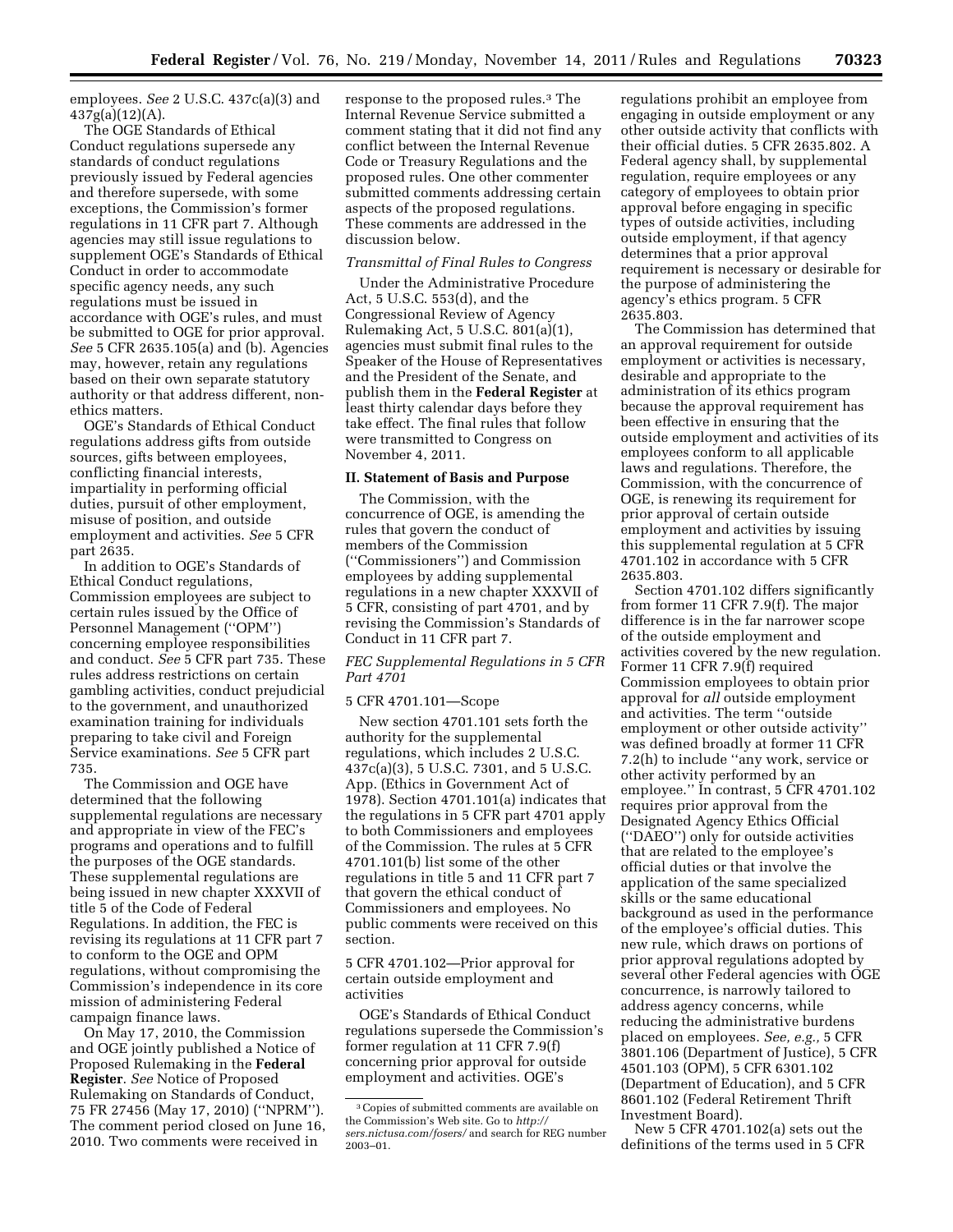4701.102(b). The definitions of ''active participant,'' ''employee,'' and ''related to the employee's official duties'' refer back to the definitions of these terms used in the general standards of conduct regulations issued by OGE.

Section 4701.102(a)(2) follows the definition of ''employee'' in OGE's regulation at 5 CFR 2635.102(h), which includes ''any officer or employee of an agency.'' This definition includes Commissioners. However, section 4701.102(b) excludes Commissioners from its procedures. Section 437c(a)(3) of the Act itself restricts outside activities of Commissioners. *See* 2 U.S.C. 437c(a)(3).4 As discussed below, regulations implementing Section 437c(a)(3) were located in former 11 CFR 7.9, and are being moved to 11 CFR 7.6 as part of this rulemaking.

Section 4701.102(a)(3) defines ''outside employment'' to mean any form of non-Federal employment, business relationship or activity involving the provision of personal services, with or without compensation. The definition provides a nonexhaustive list of services such as serving as a lawyer, officer, director, trustee, agent, consultant, contractor, general partner, teacher, speaker, writer, or any other services provided by an individual. This definition of ''outside employment'' is similar to those adopted by other Federal agencies and covers a broad range of outside employment and activities in which a Commission employee may seek to engage. *See, e.g.,* 5 CFR 3801.106 (Department of Justice) and 5 CFR 5701.101 (Federal Trade Commission). Notably, this definition of ''outside employment'' includes unpaid activity which may not conform to the usual understanding of ''employment.''

Section 4701.102(b) states that a Commission employee other than a special Government employee 5 must obtain prior, written approval from the DAEO before engaging in outside employment or activities where the services provided are related to the employee's official duties or involve the application of the same specialized skills or the same educational background as used in the performance of the employee's official duties. Accordingly, Commission employees

are required to obtain prior, written approval only when they seek to engage in outside employment or activities that are related, in one of those respects, to their official duties. For example, a Commission attorney wishing to engage in weekend employment as a salesperson for a retail organization need not seek prior approval because such employment would not be related to his or her official duties or involve the application of the same specialized skills or educational background as used in his or her position at the Commission. In contrast, a Commission attorney wishing to represent a relative in a lawsuit filed against a private party in State court *would* need to seek prior approval because such representation would involve the application of the same specialized skill or same educational background as used in his or her position with the Commission.

One comment argued that the prior approval requirement would be overbroad in that approval would be required for many activities that obviously do not conflict with Federal employment or law. Consequently, according to the comment, the requirement may deter employees from participating in community activities or cause a greater administrative burden in having to process so many requests. This comment also faulted the rule for not specifying how the employer will determine if an outside activity involves the same specialized skills or educational background. The comment suggested that the requirement should be eliminated.

The Commission disagrees with the comment because the scope of activities in the revised rules for which prior approval is required is considerably narrower than the scope of activities in the former regulations, which required prior approval for *any* potential outside employment. Thus, there will likely be fewer requests for the DAEO to handle. Further, the requirement to seek prior approval is not intended to prevent Commission employees from engaging in outside activities; rather, it is merely intended to help employees avoid potential conflicts with their jobs at the Commission.6

Finally, the Commission has determined that the ''same specialized skills and educational background'' standard is well suited for reviewing outside activities. The previous standard, in which all outside activities were reviewed, was overly broad and unduly burdensome. On the other hand, although the regulation also requires employees to seek approval for outside activities that ''relate to their official duties,'' limiting the preapproval requirement to those activities would be too narrow. Such a limitation would exclude from the review and prior approval process activities that have little or nothing to do with an employee's work, but may nevertheless result in criminal or administrative violations due to the employee's employment status. For instance, attorney employees may not represent persons before Federal courts or other Federal agencies. *See* 18 U.S.C. 203 and 205 (prohibiting representation by Federal employees in matters involving the United States or District of Columbia). Similarly, Audit staff may not communicate with the Internal Revenue Service on behalf of persons being audited. *See* 18 U.S.C. 203. The Commission has determined that requiring prior approval for those activities that use the same specialized skills or educational background is the least burdensome standard for employees and the Commission that still ensures that employees receive the guidance they need to avoid potential conflicts with their jobs at the Commission.

Section 4701.102(c) establishes the procedure for the submission of approval requests to the DAEO. It requires that the request be submitted through all of the employee's supervisors. For purposes of this section, the Staff Director, the General Counsel, the Inspector General, the Chief Financial Officer, a Commissioner, or the Commission, respectively, are considered the final level of supervision for their subordinates. A request needs to provide certain information, including the identity of the person, group, or organization for which the employee intends to provide services.

One comment expressed concern that the new regulations would require employees to obtain the approval of all supervisors before commencing outside employment. However, section 4701.102(c) requires only that employees *submit* their requests

<sup>4</sup>Section 437c(a)(3) states that Commissioners ''shall not engage in any other business, vocation, or employment.

<sup>5</sup> ''Special Government employee'' is defined at 5 CFR 2635.102(l). Special Government employees are temporary or part-time employees hired to provide expertise about the industry in which they work. Such special Government employees are expected to have outside employment, and it is unnecessary to require them to seek prior approval for such outside employment.

<sup>6</sup>To this end, for example, the Commission's Office of the General Counsel has developed a Policy on Pro Bono Legal Activities. This Policy states, in part, that ''it is the policy of the Office of General Counsel to encourage and support efforts by its employees to provide pro bono legal services within their communities that are consistent with applicable federal statutes and regulations governing conflicts of interest and outside activities.'' The Policy also provides for preapproval of certain non-representational pro bono services, such as providing advice at walk-in legal clinics or assisting individuals with filling out

governmental forms, which employees may engage in without prior approval (after notifying the Commission's ethics officer and their supervisor).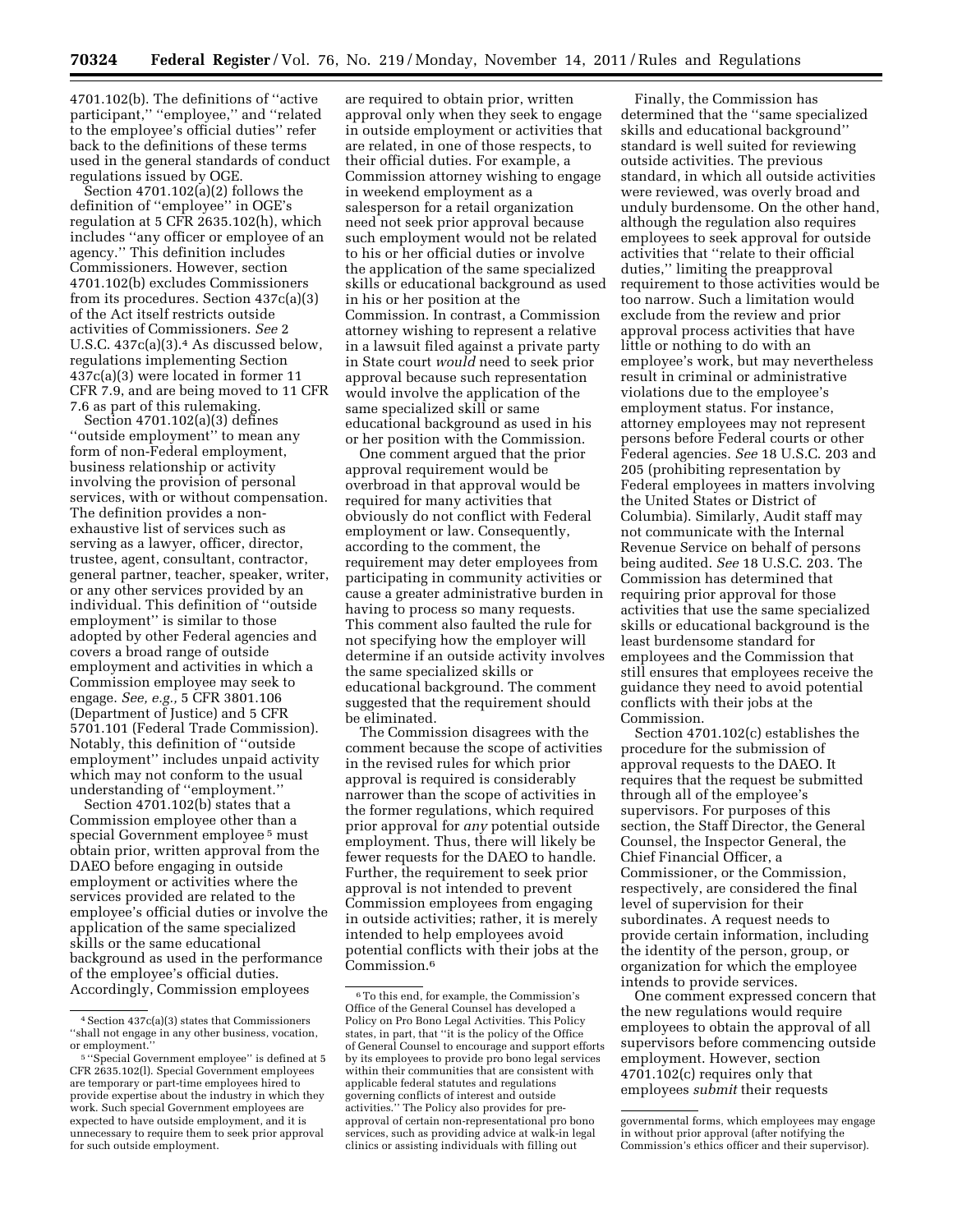*through* all of their supervisors. The only person with the authority to approve or disapprove the request is the DAEO. *See* 5 CFR 4701.102(b). The purpose of having the employee submit the request through his or her supervisory chain is to alert these supervisors to the request so that they can provide the DAEO with relevant information, where necessary, about the employee's present job duties and likely future assignments. Such additional information is sometimes necessary for the DAEO to make an accurate determination about the request pursuant to section 4701.102(d), and to provide appropriate guidance to the employee for the purpose of avoiding potential conflicts with his or her job duties at the Commission.

Section 4701.102(d) sets forth the standard for the DAEO's approval of an employee's request regarding outside employment or activity, which was not in former 11 CFR 7.9(f). Approval will be granted only upon a determination that the outside employment or activity is not expected to involve conduct prohibited by statute or Federal regulations. In making this determination, the regulations to be considered include those at 5 CFR part 2635. Therefore, the approval will depend on whether the outside employment or activity: (1) Would create conflicting financial interests, (2) would result in a lack of impartiality in performing official duties or the misuse of Government position, and (3) would otherwise comply with 5 CFR part 2635. The Commission also intends to develop appropriate internal procedural guidelines, consistent with the regulations adopted here, to address the processing of requests for prior approval of outside employment or activities by agency employees.

The comment also objected to the use of the phrase ''expected to,'' arguing that it is too broad and subjective, failing to specify an exact standard. The comment further proposed the standard that

''approval shall be granted only upon a determination that the outside employment does not involve conduct prohibited by statute or Federal regulation including 5 CFR part 2635'' as an alternative.

The language the Commission is adopting is an appropriate standard, having been adopted by numerous other Federal departments and agencies. *See, e.g.,* 5 CFR 3801.106(b)(3) (Department of Justice), 5 CFR 4501.103(c) (OPM), and 5 CFR 8601.102(b) (Federal Thrift Retirement Investment Board). Moreover, the phrase ''expected to'' is not intended to introduce any element of subjectivity or uncertainty. It merely recognizes that the activity for which approval is sought has yet to take place, and that a determination by the DAEO will be made based on the information as provided by the employee, not on information that is not provided, or on subsequent changes to the scope of an activity that occur after the employee enters into it. *Cf.* 5 CFR 2635.107(b) (employee must make full disclosure of all relevant circumstances in order to invoke protection from disciplinary action based on good faith reliance on advice of agency ethics official). Indeed, 5 CFR part 2635, in part, employs the ''expected to'' standard. *See* 5 CFR 2635.802(b), Example 2.7

## *FEC Standards of Conduct in 11 CFR Part 7*

The Act authorizes the Commission to promulgate regulations addressing certain conduct of its members and its employees. Pursuant to this authority, the Commission is promulgating the following rules in 11 CFR part 7: (1) 11 CFR 7.1 (purpose and applicability), (2) 7.2 (definitions), (3) 7.3 (interpretation and advisory service), (4) 7.4 (reporting suspected violations), (5) 7.5 (corrective actions), (6) 7.6 (outside employment and activities of Commissioners), (7) 7.7 (prohibition against making complaints and investigations public), and (8) 7.8 (ex parte communications in

enforcement actions). Details of these provisions are discussed below.

Many of the Commission's former regulations in 11 CFR part 7 have been supplanted by OGE's regulations. These regulations include: (1) Portions of former 11 CFR 7.1 (purpose and applicability), former 11 CFR 7.3 (notification to employees and special Commission employees), former 11 CFR 7.7 (prohibited conduct—general), former 11 CFR 7.8 (gifts, entertainment, and favors), portions of former 11 CFR 7.9 (outside employment or activities), former 11 CFR 7.10 (financial interests), former 11 CFR 7.12 (membership in associations), former 11 CFR 7.13 (use of Government property), former 11 CFR 7.16 (miscellaneous statutory provisions), and former 11 CFR 7.17– 7.21 (comprising Subpart C, which addressed special Commission employees). Accordingly, the Commission is removing the supplanted regulations from the Commission's Standards of Conduct in 11 CFR part 7.

The Commission's regulation at former 11 CFR 7.11 concerning political activity by Commissioners and Commission employees was supplanted by the Hatch Act Reform Amendments of 1993. *See* Public Law 103–94, 107 Stat. 1001 (1993). Therefore, the Commission is removing former section 7.11. *See* discussion below.

The Commission's regulations at former 11 CFR part 7, subpart D (composed of sections 7.22–7.33), addressed post-employment conflicts of interest and procedures for administrative enforcement proceedings. The statutory authorization for these regulations has been removed. *See* 18 U.S.C. 216(j). Therefore, the Commission is removing 11 CFR part 7, subpart D. *See* discussion below.

The regulations that the Commission is retaining and revising are redesignated. The following chart lists the removals, revisions, and redesignations for 11 CFR part 7.

| Former 11 CFR section | Action | Redesignated 11 CFR<br>section | Supplanted by 5 CFR<br>section    |
|-----------------------|--------|--------------------------------|-----------------------------------|
|                       |        | 7.1(a) and (b)<br>7.2          | 2635.101.<br>2635.102(h).         |
|                       |        |                                | 2638.701-2638.706.                |
|                       |        |                                | 2635.101.<br>2635.201-2635.205.10 |

7The Commission also notes that it received a request from the union that represents some agency

employees seeking to bargain over certain aspects of the prior approval regulation at 5 CFR 4701.102.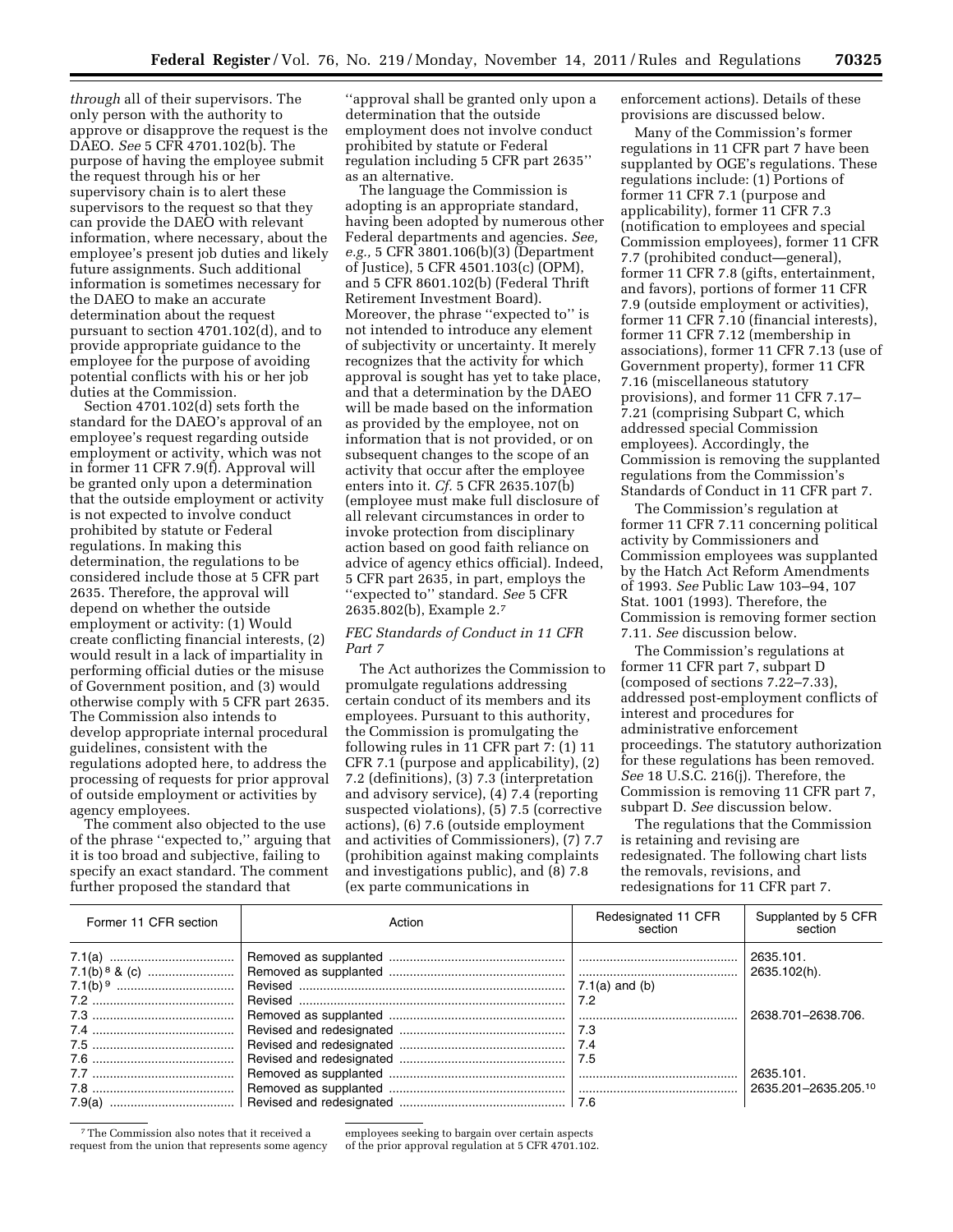| Former 11 CFR section | Action | Redesignated 11 CFR<br>section | Supplanted by 5 CFR<br>section                                  |
|-----------------------|--------|--------------------------------|-----------------------------------------------------------------|
|                       |        |                                | 2635.801-2635.80911<br>2635.401-2635.403.12<br>Hatch Act Amend- |
|                       |        |                                | ments.<br>2635.402.13<br>2635.704.                              |
|                       |        |                                | 2635.901-2635.902.                                              |
|                       |        |                                | 2635.102(h). <sup>14</sup><br>18 U.S.C. 207.                    |

## A. 11 CFR 7.1—Scope

Section 7.1(a) states that the regulations in 11 CFR part 7 apply to all members and employees of the Commission. Section 7.1(b) lists the other regulations in title 5 of the Code of Federal Regulations, including new 5 CFR part 4701, that now govern the ethical conduct of Commissioners and employees. Former 11 CFR 7.1(b), which stated that the regulations in 11 CFR part 7 apply to all employees and ''special Commission employees,'' is being removed. As explained below, 11 CFR 7.2(d) includes ''special Government employees'' in the definition of ''employee.'' Although the Commission's former regulations used the term ''special Commission employee,'' the revised regulation uses the term ''special Government employee'' as defined at 5 CFR 2635.102(l) in order to better conform to OGE terminology. Because revised 11 CFR 7.1(a) states that the regulations in 11 CFR part 7 apply to all Commission employees, which includes special Government employees, former paragraph (b) is no longer necessary and is being removed. Former 11 CFR 7.1(c), which stated that the regulations in 11 CFR part 7 must be construed in accordance with any applicable laws, regulations, and the Commission's Labor-Management Agreement is being removed because it is unnecessary. No public comments were received on this section.

11*See also* 5 CFR part 4701.

### B. 11 CFR 7.2—Definitions

Section 7.2 continues to set forth the definitions used in 11 CFR part 7. The definition of ''Commission'' in 11 CFR 7.2(a) remains unchanged. The definition of ''Commissioner'' in 11 CFR 7.2(b) is being revised slightly. Whereas former paragraph (b) of 11 CFR 7.2 defined ''Commissioner,'' in part, as ''a *voting* member of the Federal Election Commission,'' revised 11 CFR 7.2(b) deletes the word ''voting'' from the definition. The word ''voting'' is not necessary because the Commission no longer includes non-voting members.15 This definition includes a Commissioner who holds his or her position by virtue of a recess appointment.

The definition of ''conflict of interest'' in former section 7.2(c) is being removed. Instead, the Commission relies on OGE regulations and regulatory definitions regarding conflicts of interest, except for the provisions in 11 CFR 7.6 governing outside employment and activities of Commissioners. *See, e.g.,* 5 CFR 2635.801–2635.809. Because section 7.6 does not use the term ''conflict of interest,'' a definition of that phrase specific to 11 CFR part 7 is no longer needed.

The terms ''Designated Agency Ethics Officer'' and ''Ethics Officer'' in former 11 CFR 7.2(d) are being replaced with the term ''Designated Agency Ethics Official'' in section 7.2(c) and throughout part 7. *See* 11 CFR 7.3, 7.4, and 7.5. These changes make the Commission's regulations consistent with OGE's regulations at 5 CFR 2638.104. Section 7.2(c) also includes a provision from former 11 CFR 7.4 stating that the Commission's General Counsel serves as the Designated Agency Ethics Official.

In revised 11 CFR 7.2(d), the definition of ''employee'' is being moved from former 11 CFR 7.2(e) and is being amended to include a ''special Government employee as defined in 18 U.S.C. 202(a).'' OGE regulations at 5 CFR 2635.102(h) include ''special Government employee'' within the general definition of ''employee,'' thus subjecting special Government employees to the same Standards of Conduct as other employees, with certain limitations. Revised section 7.2(d) operates similarly.

Section 7.2(e) defines ''*ex parte*  communication'' for the purposes of 11 CFR part 7. This definition is based on the definition of ''*ex parte*  communication'' at 11 CFR 201.2(a) applicable to non-enforcement situations.16 Like that definition, section 7.2(e) defines ''*ex parte*  communication'' as any written or oral communication by any person outside the agency to any Commissioner or any member of any Commissioner's staff, but not to any other Commission employee, that imparts information or argument regarding prospective Commission enforcement action or potential action concerning any pending enforcement matter. Like Commission regulations at 11 CFR 111.22 and part 201, the definition in section 7.2(e) is limited to Commissioners and their staff members because the Commissioners are empowered to make decisions on enforcement matters, and their staff members are their confidential assistants on these matters. The Commission notes that ''matter'' as used in the revised rule includes enforcement Matters Under Review, Administrative Fines, and Alternative Dispute Resolution cases (''ADR''). *See also*  discussion of 11 CFR 7.8 below. Section 7.2(f) defines the term

''Inspector General.'' The definitions of

<sup>8</sup>Part of former 11 CFR 7.1(b) included special Government employees. *See also* 11 CFR 7.2(d).

<sup>9</sup>Part of former 11 CFR 7.1(b) explained that 11 CFR part 7 applies to Commission members and employees.

<sup>10</sup>*See also* 5 CFR 2635.301–2635.304.

<sup>12</sup>*See also* 5 CFR 2635.501–2635.503 and 2635.703.

<sup>13</sup>*See also* 5 CFR 2635.502, 2635.704–2635.705, and discussion below.

<sup>14</sup>*See also* 11 CFR 7.2(d) (including special Government employees).

<sup>15</sup>Prior to 1993, the Secretary of the Senate and the Clerk of the House of Representatives served as non-voting ''ex-officio'' members of the Commission. These positions were, however, found to be in violation of the Constitution's separation of powers doctrine in *FEC* v. *NRA Political Victory Fund,* 6 F.3d 821 (DC Cir. 1993), *cert. dismissed for want of jurisdiction,* 513 U.S. 88 (Dec. 6, 1994).

<sup>16</sup>The treatment of *ex parte* communications in enforcement matters is addressed in 11 CFR 111.22. The treatment of *ex parte* communications in audits, rulemakings, advisory opinions, public funding cases, and litigation matters is covered by 11 CFR part 201.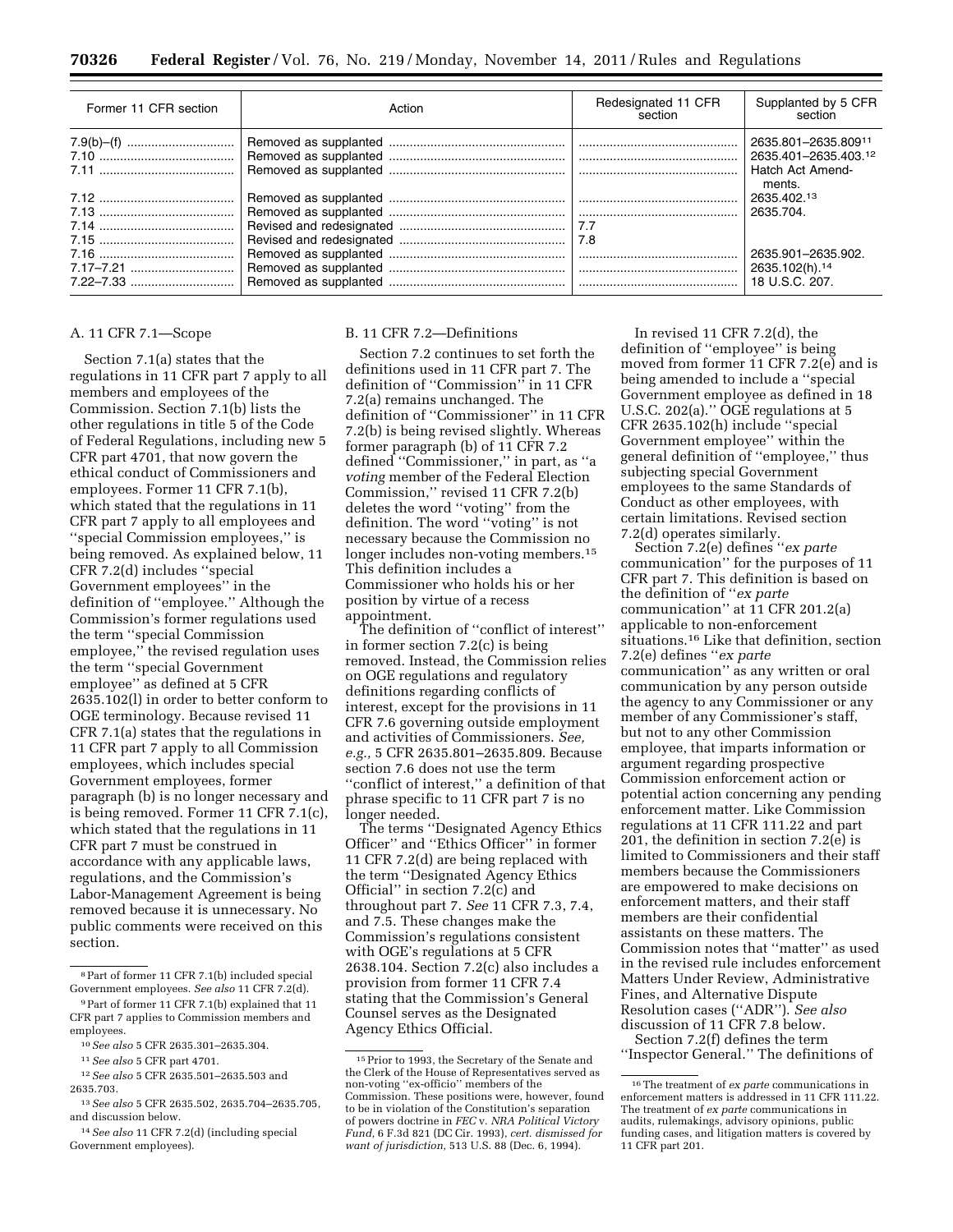''former employee,'' ''official responsibility," "person," and "special Commission employee'' at former 11 CFR 7.2(f), (g), (i), and (j), respectively, are being removed from section 7.2 as these definitions are no longer necessary. In addition, paragraph (h) of former 11 CFR 7.2 defining ''outside employment or other outside activity'' is being removed. Because the Commission is replacing much of former 11 CFR 7.9 (outside employment or activities by Commission employees) with a supplemental regulation at 5 CFR 4701.102, paragraph (h) of former 11 CFR 7.2 defining ''outside employment or other outside activity'' is now superfluous.

No public comments were received on this section.

## C. 11 CFR 7.3—Interpretation and Guidance

Section 11 CFR 7.3 is a revised version of former 11 CFR 7.4, which addressed the provision of interpretation and guidance to Commissioners and employees. Specifically, under section 7.3(a), Commissioners and employees may seek interpretation and guidance related to 5 CFR parts 735, 2634, 2635, 2640, and 4701 from the DAEO. Paragraph (b) clarifies that the DAEO, a Commissioner, or an employee may request an opinion from the Director of OGE concerning interpretations of 5 CFR parts 2634, 2635, or 2640. No public comments were received on this section.

D. 11 CFR 7.4—Reporting Suspected violations

Section 7.4, which is a revised version of former 11 CFR 7.5, addresses the reporting of suspected violations of the FEC's Standards of Conduct and OGE's Standards of Ethical Conduct. Section 7.4 requires the reporting of suspected violations of 5 CFR parts 735, 2634, 2635, 2640, and 4701, and 11 CFR part 7 to the DAEO, the Inspector General, or other appropriate law enforcement authorities. No public comments were received on this section.

## E. 11 CFR 7.5—Corrective Action

Section 7.5 informs employees that a violation of the FEC's Standards of Conduct or OGE's Standards of Ethical Conduct may be cause for appropriate corrective action, disciplinary action, or adverse action, in addition to any penalty prescribed by law, including criminal penalties. This section is based on former section 7.6(a). Procedures for taking corrective, disciplinary, and adverse actions are set forth in other authority. Accordingly, the procedures

in former section 7.6(b) and (c) are no longer necessary and are being deleted. No public comments were received on this section.

F. 11 CFR 7.6—Outside Employment and Activities by Commissioners

Section 7.6 addresses outside employment and activities of Commissioners.17 FECA provides authority for additional restrictions on Commissioners' outside employment and activities. *See* 2 U.S.C. 437c(a)(3).

Section 7.6, which retains the approach of the former rule at 11 CFR 7.9(a), states that no Commissioner may devote a substantial portion of his or her time to any other business, vocation, or employment. This regulation retains the former rule's allowance of a ninety-day period for a Commissioner, following the start of Commission service, to limit such activity.

As noted in the 1986 Explanation and Justification for the prior rule on Commissioners' outside activities, the use of the words ''substantial portion'' of a Commissioner's time to trigger the regulation's prohibitions is based on the legislative history of 2 U.S.C. 437c(a)(3). *See* Explanation and Justification for Final Rules on Standards of Conduct for Agency Employees, 51 FR 34440, 34442 (Sept. 29, 1986). The Conference Report that accompanied the 1976 amendments to FECA discusses 2 U.S.C. 437c(a)(3): ''[T]he conferees agree that the requirement is intended to apply to members who devote a substantial portion of their time to such business, vocation, or employment activities.'' H.R. Rep. No. 94–1057, at 34 (1976) (Conf. Rep.), *reprinted in* Legislative History of Federal Election Campaign Act Amendments of 1976, at 1028 (1977). This rule continues this interpretation. No public comments were received on this section.

G. 11 CFR 7.7—Prohibition Against Making Complaints and Investigations Public

Pursuant to section 111.21 of the Commission's rules, which implements section 437g(a)(12)(A) of the Act, and with the exception of Commission actions described in section 111.20, ''no complaint filed with the Commission, nor any notification sent by the Commission, nor any investigation conducted by the Commission, nor any

findings made by the Commission shall be made public by the Commission or by any person or entity without the written consent of the respondent with respect to whom the complaint was filed, the notification sent, the investigation conducted, or the finding made.'' 11 CFR 111.21(a); 2 U.S.C.  $437g(a)(12)(A)$ . Section 7.7 derives its authority from 2 U.S.C.  $437g(a)(12)(A)$ . This rule follows former 11 CFR 7.14. The Commission is making one nonsubstantive change by removing the phrase ''are warned that they'' from paragraph 7.7(a). The language is unnecessary because the text of the paragraph itself serves as a warning.

No public comments were received on this section.

# H. 11 CFR 7.8—Ex Parte Communications in Enforcement Actions

Section 7.8, which is a revised version of former 11 CFR 7.15, addresses *ex parte* communications made in the context of enforcement actions. In particular, section 7.8 prohibits the making or consideration of *ex parte*  communications by Commissioners and any member of a Commissioner's staff, except as otherwise required by law.18 Former 11 CFR 7.15 applied to Commissioners and ''employees involved in the decisional process.'' The revisions to this section were made to conform 11 CFR 7.8 to the *ex parte* rules in 11 CFR 111.22 and part 201. *See also*  discussion of 11 CFR 7.2(e), above. Section 7.8 also contains nonsubstantive revisions from paragraphs (a), (c), and (d) of former section 7.15. For clarity, the Commission has added new paragraph (e) of section 7.8, which references the provisions of 11 CFR 111.22 governing *ex parte*  communications made in connection with Commission enforcement actions, and 11 CFR part 201, governing *ex parte*  communications made in connection with public funding, audits, litigation, rulemakings, and advisory opinions. Paragraph 7.8(e) is intended to assist the reader in locating additional rules regarding *ex parte* communications in enforcement actions, audits, litigation, rulemakings, and advisory opinions.

No public comments were received on this section.

<sup>17</sup>Outside activities of all FEC employees are addressed in OGE's Standards of Ethical Conduct at 5 CFR 2635.801–2635.809, which, when the standards became effective in February 1993, superseded the Commission's former regulations at 11 CFR 7.9(b)–(f). Commissioners are subject to additional limitations on outside activities as described in 11 CFR 7.6 and 2 U.S.C. 437c(a)(3).

 $^{\rm 18}\!$  Please note that this includes shared staff as described in Commission Directive 64. Directive 64 can be found here: *[http://www.fec.gov/directives/](http://www.fec.gov/directives/directive_64.pdf)  [directive](http://www.fec.gov/directives/directive_64.pdf)*\_*64.pdf.*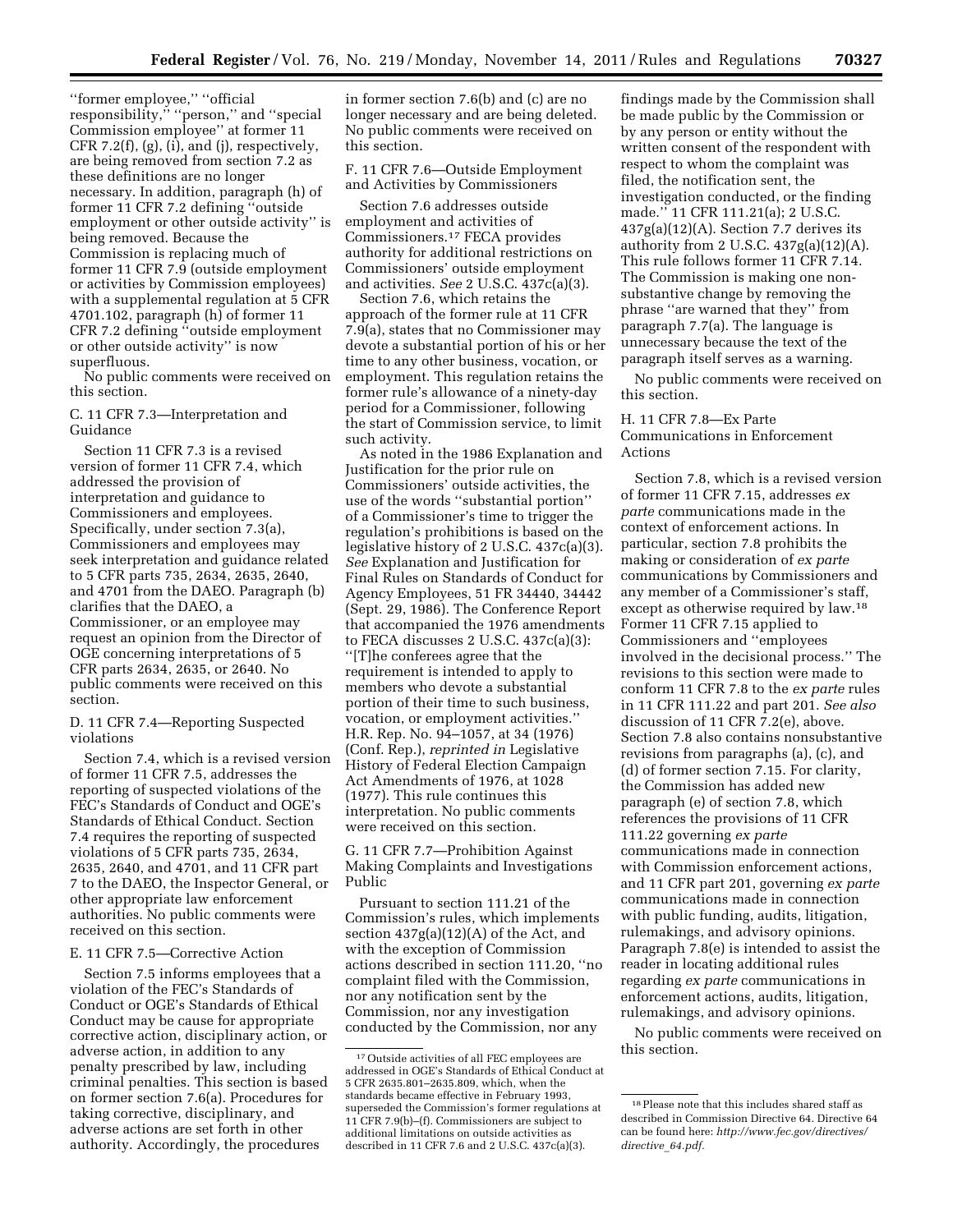# I. Removal of 11 CFR 7.11—Political and Organization Activity

The Hatch Act Reform Amendments of 1993 19 lifted many of the restrictions imposed by the original Hatch Act on most Federal employees with regard to participation in political campaigns. However, Congress specifically addressed the FEC in the Hatch Act Amendments and left all of the original Hatch Act's restrictions in place for employees of the Commission, other than Commissioners. *See* 5 U.S.C. 7323(b)(1) and (2). In contrast to the Commissioners, Commission employees may not give a political contribution to a Member of Congress, an employee of the Executive Branch (other than the President or Vice President), or an officer of a uniformed service. 5 U.S.C. 7323(b)(1). Additionally, Commission employees may not ''take an active part in political management or political campaigns.'' 5 U.S.C. 7323(b)(2)(A).

The Hatch Act, as amended, prohibits certain political activities by Commissioners such as (1) Using official authority or influence to interfere with an election, (2) knowingly soliciting or discouraging political activity by anyone subject to a Commission audit or investigation, (3) soliciting or receiving political contributions (except in certain, narrowly limited circumstances), or (4) being a candidate for public office in a partisan election. 5 U.S.C. 7323(a).

OPM has authority to issue regulations regarding the Hatch Act Amendments, and the Office of Special Counsel (''OSC'') interprets and enforces those regulations. *See* 5 U.S.C. 1103(a)(5), 1212, 1216(a)(1) and 7325. No provision in the Hatch Act Amendments empowers any agency other than OPM to issue regulations pursuant to the Hatch Act Amendments, and no provision in FECA directly refers to the Hatch Act Amendments or previous Hatch Act restrictions. OPM has issued a regulation expressly prescribing the extent to which the political activities of employees may be limited beyond the restrictions in the Hatch Act Amendments. *See* 5 CFR 734.104. This OPM regulation states: ''No further proscriptions or restrictions may be imposed upon employees covered under this regulation except: (a) Employees who are appointed by the President by and with the advice and consent of the Senate; (b) Employees who are appointed by the President; (c) Non-career senior executive service members; (d) Schedule C employees, 5 CFR 213.3301, 213.3302; and (e) Any

other employees who serve at the pleasure of the President.'' 5 CFR 734.104.

The Commission requested and received an advisory opinion from the OSC as to the scope of the Commission's authority to interpret the Hatch Act Amendments regarding Commissioners and Commission employees.20 The specific question asked was whether the Commission may adopt a regulation that would forbid a Commissioner or a Commission employee from publicly supporting, working for, or contributing to a candidate, political party, or political committee subject to the jurisdiction of the FEC, even if, in the case of public support, the activity is not done in concert with the candidate, political party, or political committee. In its opinion, the OSC noted the OPM regulations cited above and stated with respect to employees that ''the FEC cannot further restrict the political activity of its regular employees by forbidding them from publicly supporting or contributing to a candidate, political party, or political committee subject to the jurisdiction of the Commission.'' U.S. Office of Special Counsel Advisory Opinion, OSC File No. AD–03–0095, at 2 (Aug. 29, 2003). The OSC opinion also noted with respect to Commissioners that ''the FEC has no authority to adopt regulations that would forbid a Commissioner from publicly supporting, working for, or contributing to a candidate, political party, or political committee subject to the jurisdiction of the FEC.'' *Id.* at 2–3. Thus, the OSC concluded that ''the FEC may not adopt regulations that would limit the political activity of FEC employees or Commissioners beyond the restrictions set forth in the Hatch Act.'' 21 *Id.* at 3.

Accordingly, former section 7.11 is being removed because it is inconsistent with the Hatch Act Amendments.

J. Removal of 11 CFR 7.12—Membership in Associations

The Commission is removing former 11 CFR 7.12, which addressed employee and Commissioner membership in associations. In 1991, OGE issued a Notice of Proposed Rulemaking that included proposed regulations concerning participation in professional associations. *See* Notice of Proposed

Rulemaking on Standards of Ethical Conduct for Employees of the Executive Branch, 56 FR 33778 (July 23, 1991). OGE decided, however, to reserve action in its final rule on this topic as a result of the overwhelming response to its request for comments. *See* Explanation and Justification for Final Rule on Standards of Ethical Conduct for Employees of the Executive Branch, 57 FR 35006 (Aug. 7, 1992). Consistent with the OGE decision to reserve action on membership in associations in its final rule, the Commission concludes that ethical concerns regarding membership in nongovernmental associations or organizations are properly addressed under the more general standards in 5 CFR part 2635. *See* 57 FR at 35035. Among those general provisions that are applicable are 5 CFR 2635.402 (concerning disqualifying financial interests), 5 CFR 2635.502 (concerning personal and business relationships), and 5 CFR 2635.704 and 2635.705 (concerning use of government property and official time).

K. Removal of 11 CFR Part 7, Subpart D (Post Employment Conflict of Interest: Procedure for Administrative Enforcement Proceedings)

Former 11 CFR part 7, subpart D, concerned administrative procedures to be followed for investigations of postemployment conflict-of-interest violations by individuals who have left Commission employment. Subpart D was based on a prior version of 18 U.S.C. 207 and 5 CFR parts 2637 and 2641. At the time that subpart D was adopted, 18 U.S.C. 207(j) authorized agency proceedings against individuals who violated that section and required that ''departments and agencies shall, in consultation with the Director of the Office of Government Ethics, establish procedures to carry out this subsection.''

Subsequently, however, 18 U.S.C. 207(j) was amended and the language authorizing administrative procedures and providing the authority to promulgate regulations establishing procedures was removed and replaced with language providing exceptions to the restrictions on post-employment conflicts of interest.22 The Commission has no pending post-employment situations concerning employees who left service before the repeal of former 18 U.S.C. 207(j). Accordingly, the Commission is removing former 11 CFR part 7, subpart D in its entirety. Please

<sup>19</sup>Public Law 103–94, 107 Stat. 1001 (1993) (''Hatch Act Amendments'').

<sup>20</sup>A copy of the Office of Special Counsel's opinion is available on the Commission's Web site. Go to *<http://sers.nictusa.com/fosers/and>*search for

<sup>&</sup>lt;sup>21</sup> Under 5 U.S.C. 1212, the advisory opinion authority of the OSC is limited to matters related to the Hatch Act. Therefore, the conclusions of the opinion are also limited to interpretations of the Hatch Act and OPM regulations. They do not apply to any separate statutory authority under FECA.

<sup>22</sup>*See* Pub. L. No. 101–189, Div. A, Title VIII, Part B, sec. 814(d)(2), 103 Stat. 1352, 1499 (1989) (National Defense Authorization Act for Fiscal Years 1990 and 1991).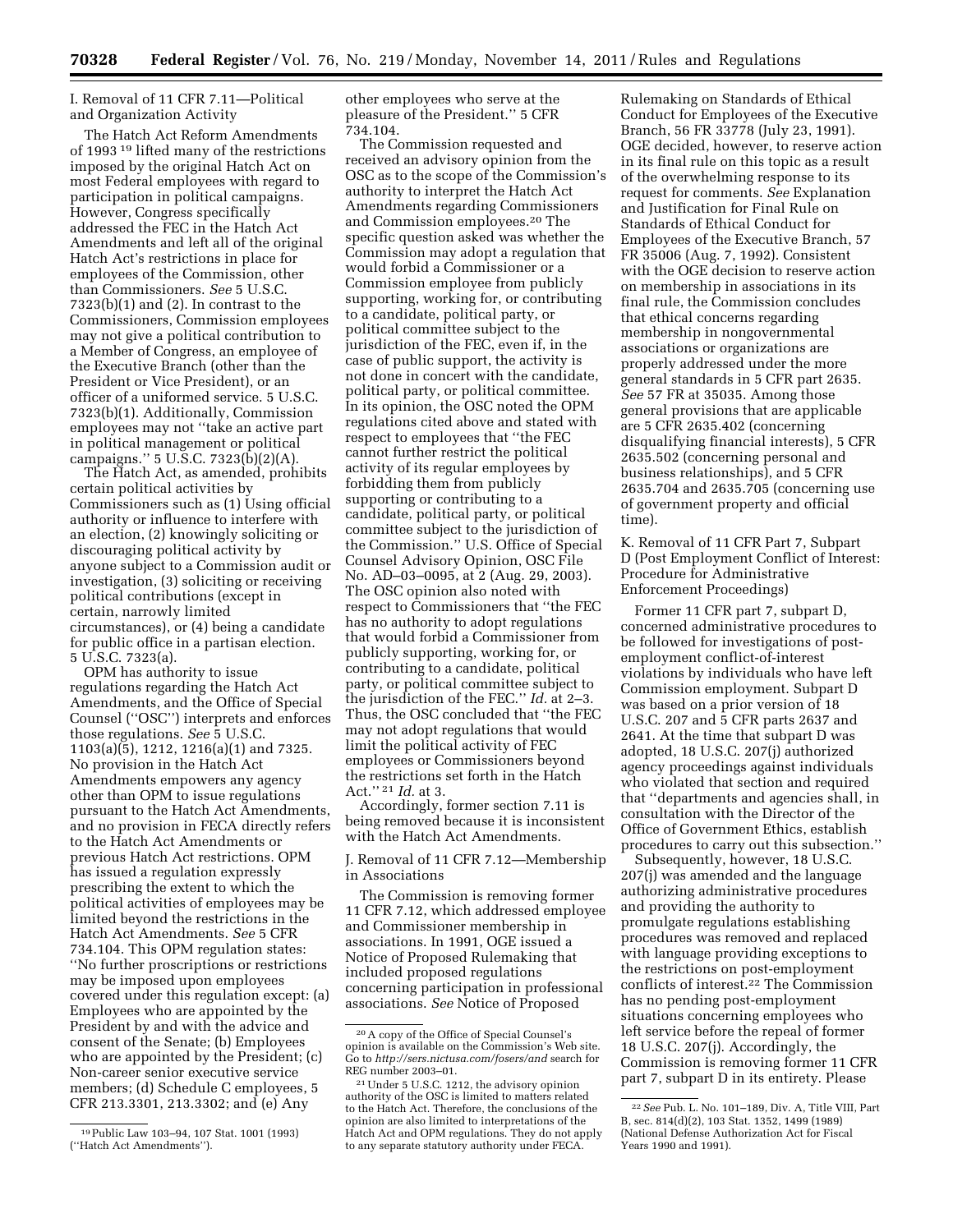note that former employees remain subject to Department of Justice criminal prosecution under 18 U.S.C. 207 for post-employment conflict of interest violations. *See* 18 U.S.C. 216.

## *Certification of No Effect Pursuant to 5 U.S.C. 605(b) (Regulatory Flexibility Act)*

The Commission certifies that the attached final rules will not have a significant economic impact on a substantial number of small entities. The basis of this certification is that this rulemaking affects only the appointed members of the Federal Election Commission and its employees. The members of the Commission and its employees are individuals, and are not small entities under 5 U.S.C. 601.

# **List of Subjects**

#### *5 CFR Part 4701*

Conflict of interests, Government employees, Outside activities.

#### *11 CFR Part 7*

Administrative practice and procedure, Conflict of interests, Government employees, Political activities (government employees).

## *11 CFR Part 201*

Ex parte communications.

For the reasons set out in the preamble, title 5 of the Code of Federal Regulations is amended as follows, and chapter I of title 11 of the Code of Federal Regulations is further amended as follows:

## **TITLE 5—GOVERNMENT ORGANIZATION AND EMPLOYEES**

■ 1. Chapter XXXVII, consisting of part 4701, is added to title 5 of the Code of Federal Regulations to read as follows:

## **CHAPTER XXXVII—FEDERAL ELECTION COMMISSION**

# **PART 4701—SUPPLEMENTAL STANDARDS OF ETHICAL CONDUCT FOR EMPLOYEES OF THE FEDERAL ELECTION COMMISSION**

Sec.

4701.101 Scope.

4701.102 Prior approval for certain outside employment.

**Authority:** 2 U.S.C. 437c(a)(3); 5 U.S.C. 7301; 5 U.S.C. app. (Ethics in Government Act of 1978); E.O. 12674, 54 FR 15159, 3 CFR p. 215 (1989 Comp.), as modified by E.O. 12731, 55 FR 42547, 3 CFR p. 306 (1990 Comp.); 5 CFR 2635.105 and 2635.803.

## **§ 4701.101 Scope.**

(a) In accordance with 5 CFR 2635.105, the regulations in this part set forth standards of conduct that apply to

members and other employees of the Federal Election Commission (''Commission'').

(b) In addition, members and other employees of the Commission are subject to the following regulations:

(1) 5 CFR part 735 (Employee Responsibilities and Conduct);

(2) 5 CFR part 2634 (Executive Branch Financial Disclosure, Qualified Trusts, and Certificates of Divestiture);

(3) 5 CFR part 2635 (Standards of Ethical Conduct for Employees of the Executive Branch); and

(4) 11 CFR part 7 (Standards of Conduct for Members and Employees of the Federal Election Commission).

### **§ 4701.102 Prior approval for certain outside employment.**

(a) *Definitions.* For purposes of this section:

(1) *Active participant* has the meaning set forth in 5 CFR 2635.502(b)(1)(v).

(2) *Employee* has the meaning set forth in 5 CFR 2635.102(h).

(3) Definition of *outside employment.*  For purposes of this section, *outside employment* means any form of non-Federal employment, business relationship or activity involving the provision of personal services, whether or not for compensation. It includes, but is not limited to, services as an officer, director, agent, advisor, attorney, consultant, contractor, general partner, trustee, teacher, speaker, writer, or any other services provided by an individual. It includes writing when done under an arrangement with another person for production or publication of the written product. The definition does not include participation in the activities of a nonprofit charitable, religious, professional, social, fraternal, educational, recreational, public service or civic organization, unless:

(i) The activity provides compensation other than reimbursement of expenses;

(ii) The activities of the non-Federal organization are devoted substantially to matters relating to the employee's official duties as defined in 5 CFR 2635.807(a)(2)(i)(B) through (E) and the employee will serve as officer or director of the non-Federal organization; or

(iii) The activities will involve the provision of consultative or professional services. Consultative services means the provision of personal services, including the rendering of advice or consultation, which requires advanced knowledge in a field of science or learning customarily acquired by a course of specialized instruction and study in an institution of higher

education, hospital, or similar facility. Professional services means the provision of personal services, including the rendering of advice or consultation, which involves application of the skills of a profession as defined in 5 CFR 2636.305(b)(1) or involves a fiduciary relationship as defined in 5 CFR 2636.305(b)(2).

(4) *Related to the employee's official duties* means that the outside employment meets one or more of the tests described in 5 CFR 2635.807(a)(2)(i)(B) through (E). Outside employment related to the employee's official duties includes:

(i) Outside employment that an employee has been invited to participate in because of his or her official position rather than his or her expertise in the subject matter;

(ii) Outside employment in which an employee has been asked to participate by a person that has interests that may be substantially affected by the performance or nonperformance of the employee's official duties;

(iii) Outside employment that conveys information derived from nonpublic information gained during the course of government employment; and

(iv) Outside employment that deals in significant part with any matter to which the employee is or has been officially assigned in the last year, or any ongoing or announced Commission policy, program, or operation.

(b) *Prior approval requirement.* An employee of the Commission, including a member of a Commissioner's staff, but not a member of the Commission or a special Government employee, shall obtain written approval from the Designated Agency Ethics Official before engaging in outside employment where the services provided:

(1) Are related to the employee's official duties; or

(2) Involve the application of the same specialized skills or the same educational background as used in the performance of the employee's official duties.

(c) *Submission of requests for approval.* (1) The request for approval shall be sent through all of the employee's supervisors and shall state the name of the person, group, or organization for whom the outside employment is to be performed; the type of outside employment to be performed; and the proposed hours of, and approximate dates of, the outside employment.

(2) Upon a significant change in the nature or scope of the outside employment or in the employee's official position, the employee shall submit a revised request for approval.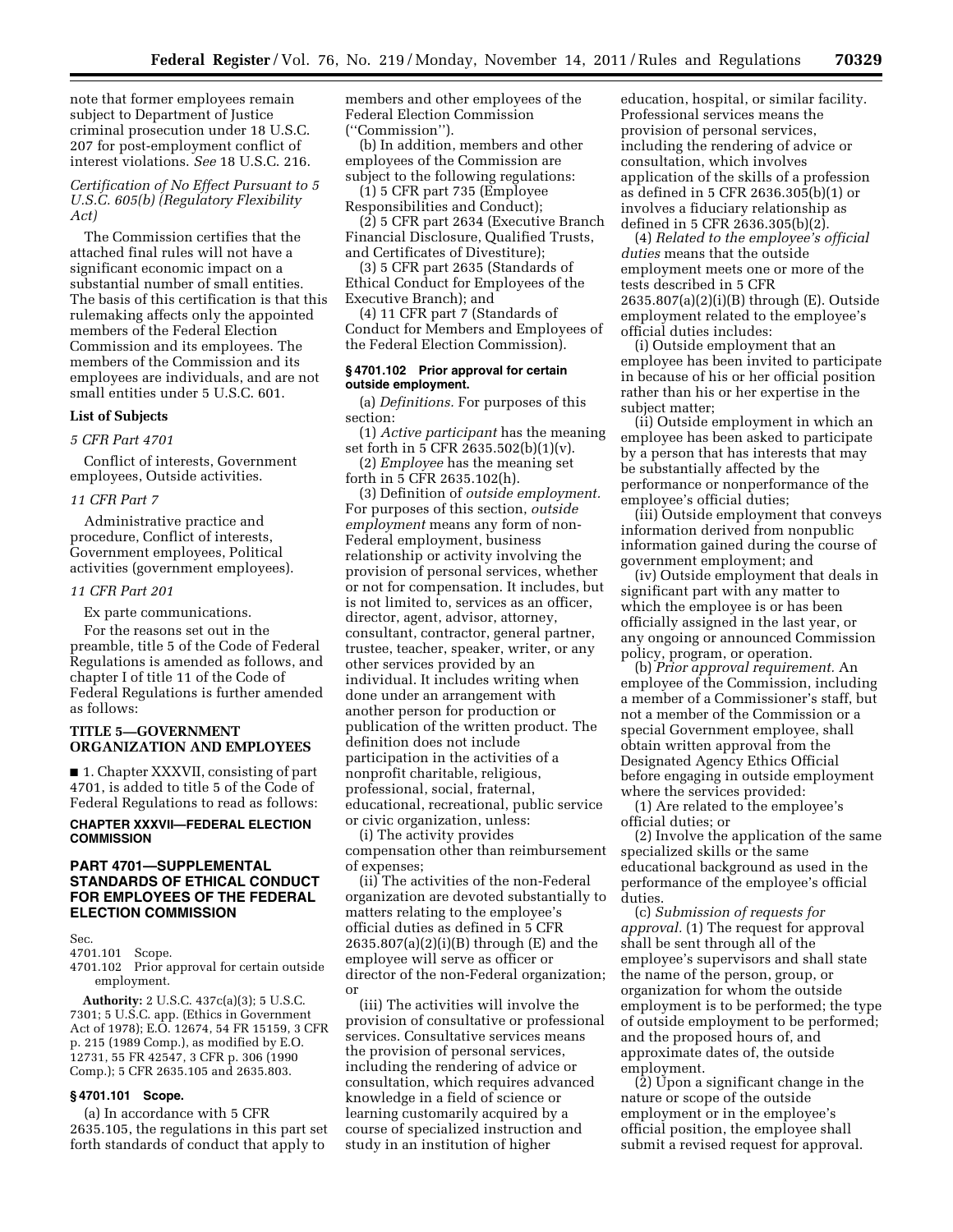(d) *Standard for approval.* Approval shall be granted only upon a determination that the outside employment is not expected to involve conduct prohibited by statute or Federal regulation, including 5 CFR part 2635.

#### **TITLE 11—FEDERAL ELECTIONS**

# **CHAPTER I—FEDERAL ELECTION COMMISSION**

■ 2. Part 7 is revised to read as follows:

## **PART 7—STANDARDS OF CONDUCT**

Sec.

- 7.1 Scope.
- 7.2 Definitions.
- 7.3 Interpretation and guidance.
- 7.4 Reporting suspected violations.<br>7.5 Corrective action.
- Corrective action.
- 7.6 Outside employment and activities by Commissioners.
- 7.7 Prohibition against making complaints and investigations public.
- 7.8 Ex parte communications in enforcement actions.

**Authority:** 2 U.S.C. 437c, 437d, and 438; 5 U.S.C. 7321 *et seq.* and app. 3.

#### **§ 7.1 Scope.**

(a) The regulations in this part apply to members and employees of the Federal Election Commission (''Commission'').

(b) In addition, members and employees of the Commission are subject to the following regulations:

(1) 5 CFR part 735 (Employee Responsibilities and Conduct);

(2) 5 CFR part 2634 (Executive Branch Financial Disclosure, Qualified Trusts, and Certificates of Divestiture);

(3) 5 CFR part 2635 (Standards of Ethical Conduct for Employees of the Executive Branch); and

(4) 5 CFR part 4701 (Supplemental Standards of Ethical Conduct for Employees of the Federal Election Commission).

# **§ 7.2 Definitions.**

As used in this part:

(a) *Commission* means the Federal Election Commission, 999 E Street NW., Washington, DC 20463.

(b) *Commissioner* means a member of the Federal Election Commission, in accordance with 2 U.S.C. 437c.

(c) *Designated Agency Ethics Official*  means the employee designated by the Commission to administer the provisions of the Ethics in Government Act of 1978 (5 U.S.C. appendix), as amended, and includes a designee of the Designated Agency Ethics Official. The General Counsel serves as the Commission's Designated Agency Ethics Official.

(d) *Employee* means an employee of the Federal Election Commission and

includes a special Government employee as defined in 18 U.S.C. 202(a).

(e) *Ex parte communication* means any written or oral communication by any person outside the agency to any Commissioner or any member of any Commissioner's staff, but not to any other Commission employee, that imparts information or argument regarding prospective Commission action or potential action concerning any pending enforcement matter.

(f) *Inspector General* means the individual appointed by the Commission to administer the provisions of the Inspector General Act of 1978, as amended (5 U.S.C. appendix), and includes any designee of the Inspector General.

## **§ 7.3 Interpretation and guidance.**

(a) A Commissioner or employee seeking advice and guidance on matters covered by this part or 5 CFR parts 735, 2634, 2635, 2640, or 4701 may consult with the Designated Agency Ethics Official. The Designated Agency Ethics Official should be consulted before undertaking any action that might violate this part or 5 CFR parts 735, 2634, 2635, 2640, or 4701 governing the conduct of Commissioners or employees.

(b) The Designated Agency Ethics Official, a Commissioner, or an employee may request an opinion from the Director of the Office of Government Ethics regarding an interpretation of 5 CFR parts 2634, 2635, or 2640.

#### **§ 7.4 Reporting suspected violations.**

Commissioners and employees shall disclose immediately any suspected violation of a statute or of a rule set forth in this part or of a rule set forth in 5 CFR parts 735, 2634, 2635, 2640, or 4701 to the Designated Agency Ethics Official, the Office of Inspector General, or other appropriate law enforcement authorities.

## **§ 7.5 Corrective action.**

A violation of this part or 5 CFR parts 735, 2634, 2635, 2640, or 4701 by an employee may be cause for appropriate corrective, disciplinary, or adverse action in addition to any penalty prescribed by law.

## **§ 7.6 Outside employment and activities by Commissioners.**

No member of the Commission may devote a substantial portion of his or her time to any other business, vocation, or employment. Any individual who is engaging substantially in any other business, vocation, or employment at the time such individual begins to serve as a member of the Commission will appropriately limit such activity no later

than 90 days after beginning to serve as such a member.

### **§ 7.7 Prohibition against making complaints and investigations public.**

(a) Commission employees are subject to criminal penalties if they discuss or otherwise make public any matters pertaining to a complaint or investigation under 2 U.S.C. 437g, without the written permission of the person complained against or being investigated. Such communications are prohibited by 2 U.S.C. 437g(a)(12)(A).

(b) Section  $437g(a)(12)(B)$  of title 2 of the United States Code provides as follows: ''Any member or employee of the Commission, or any other person, who violates the provisions of [2 U.S.C.  $437g(a)(12)(A)$  shall be fined not more than \$2,000. Any such member, employee, or other person who knowingly and willfully violates the provisions of [2 U.S.C. 437g(a)(12)(A)] shall be fined not more than \$5,000.''

### **§ 7.8 Ex parte communications in enforcement actions.**

In order to avoid the possibility of prejudice, real or apparent, to the public interest in enforcement actions pending before the Commission pursuant to 2 U.S.C. 437g:

(a) Except to the extent required for the disposition of enforcement matters as required by law (as, for example, during the normal course of an investigation or a conciliation effort), no Commissioner or member of any Commissioner's staff shall make or entertain any *ex parte* communications.

(b) The prohibition of this section shall apply from the time a complaint is filed with the Commission pursuant to 2 U.S.C. 437g(a)(1) or from the time that the Commission determines on the basis of information ascertained in the normal course of its supervisory responsibilities that it has reason to believe that a violation has occurred or may occur pursuant to 2 U.S.C. 437g(a)(2), and such prohibition shall remain in force until the Commission has concluded all action with respect to the enforcement matter in question.

(c) Any written communication prohibited by paragraph (a) of this section shall be delivered to the General Counsel, who shall place the communication in the case file.

(d) A Commissioner or member of any Commissioner's staff involved in handling enforcement actions who receives an offer to make an oral communication or any communication concerning any enforcement action pending before the Commission as described in paragraph (a) of this section, shall decline to listen to such